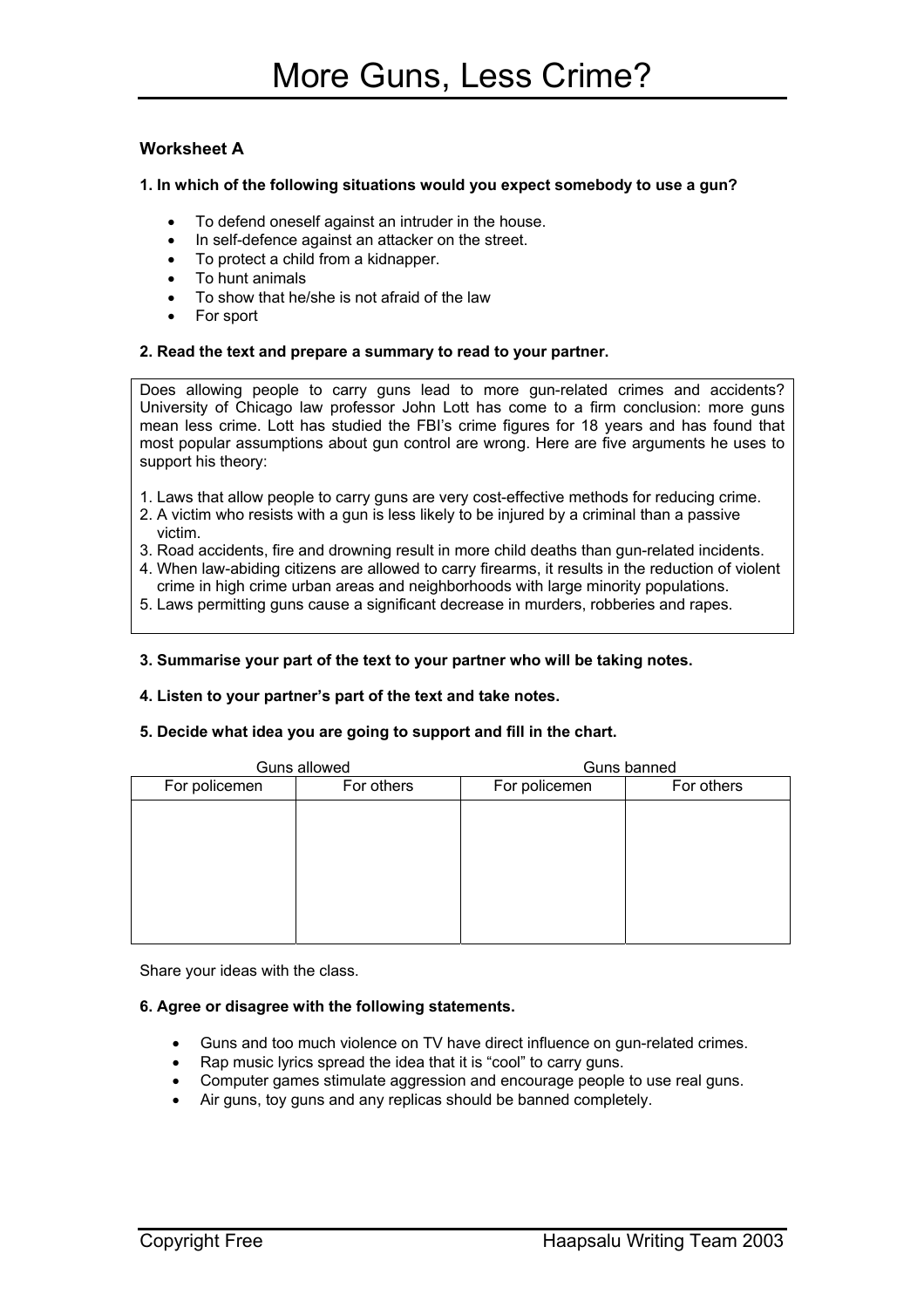## **Worksheet B.**

## **1. In which of the following situations would you expect somebody to use a gun?**

- To defend oneself against an intruder in the house.
- In self-defence against an attacker on the street.
- To protect a child from a kidnapper.
- To hunt animals
- To show that he/she is not afraid of the law
- For sport

#### **2. Read the text and prepare a summary to read to your partner.**

Contradicting Lott's opinion, Dale Gulbrantson, executive director of Illinois Police Association states: "Lott destroys the politically correct argument that arming law abiding citizens will have a harmful effect on their society".

The following examples speak for themselves.

In 1996, Dunblane, Scotland, UK, a madman killed a whole class of primary school children and their teacher.

In 1999, two teenagers in Colorado, USA killed 12 of their fellow students before taking their own lives. In 2002 in Germany, an expelled schoolboy killed several of his former teachers and classmates On New Year's Eve, 2002, in the UK, two teenage girls were killed in a suspected gang shooting after they stepped outside for a breath of air during a party.

Although there are tough laws controlling guns in Great Britain, the number of crimes where guns are carried has increased (from 4,900 in 1997-98 to 7,400 in 2001).The current average sentence for carrying an illegal gun is 18 months. There are plans to include a five-year minimum sentence for the illegal possession of a firearm in the current criminal justice bill. It has also been suggested that air guns or any replicas that can be converted into a lethal weapon should be banned, as 75% of the weapons Scotland seizes on the streets are adapted air guns.

On the other hand, the sentence could add between 5,000 and 10,000 to the present prison population of 72,000 in Britain.

#### **3. Summarise your part of the text to your partner who will be taking notes.**

#### **4. Listen to your partner's part of the text and take notes.**

#### **5. Decide what idea you are going o support and fill in the chart.**

| Guns allowed  |            | Guns banned   |            |
|---------------|------------|---------------|------------|
| For policemen | For others | For policemen | For others |
|               |            |               |            |
|               |            |               |            |
|               |            |               |            |
|               |            |               |            |
|               |            |               |            |
|               |            |               |            |

Share your ideas with the class.

## **6. Agree or disagree with the following statements.**

- Guns and too much violence on TV have direct influence on gun-related crimes.
- Rap music lyrics spread the idea that it is "cool" to carry guns.
- Computer games stimulate aggression and encourage people to use real guns.
- Air guns, toy guns and any replicas should be banned completely.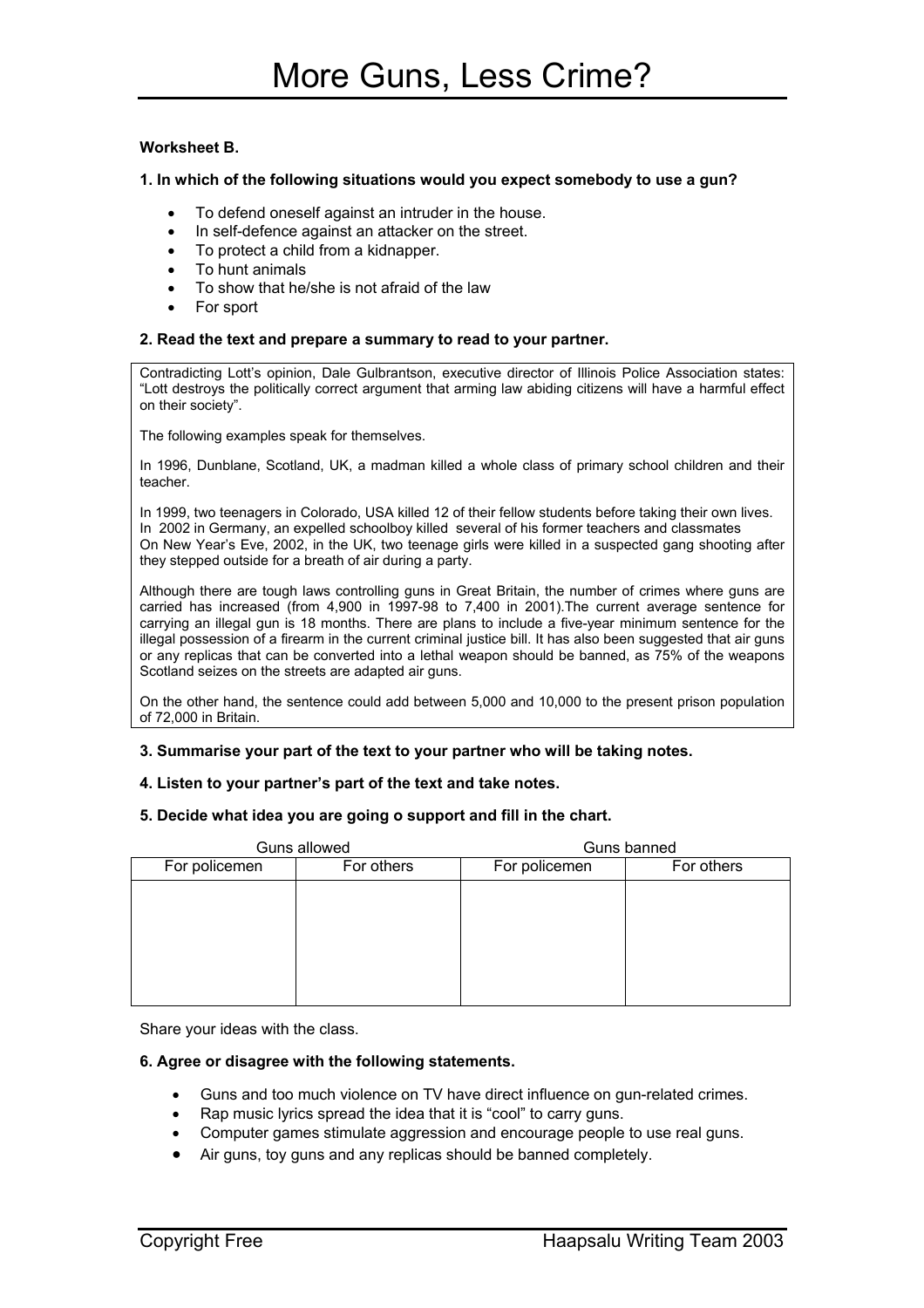## **Teacher's notes.**

## **Procedure:**

1. Start with the following statement:

In Britain it is illegal to have a gun without a license; even most police officers don't carry guns.

2. Ask the questions:

Are guns legal in your country? Are they easy to get? What is the maximum sentence for carrying an illegal gun?

- 3. Ask Ss to comment, after group discussion:
- 4. Give every member of the pair text A or B and ask Ss to read the text and prepare a summary for their partner. While listening to the summary, student B takes notes and vice versa.
- 5. After looking through their notes Ss choose the opinion they are going to support then ask Ss to put their ideas into the corresponding column of the table and then Ss share ideas comparing results.
- 6. Discuss the statements with the class or in pairs or groups.

# **Follow-up writing activity.**

Ask the students to write a letter to either Professor John Lott or Dale Gulbrantson, executive director of Illinois Police Association, giving your opinion and presenting your arguments.